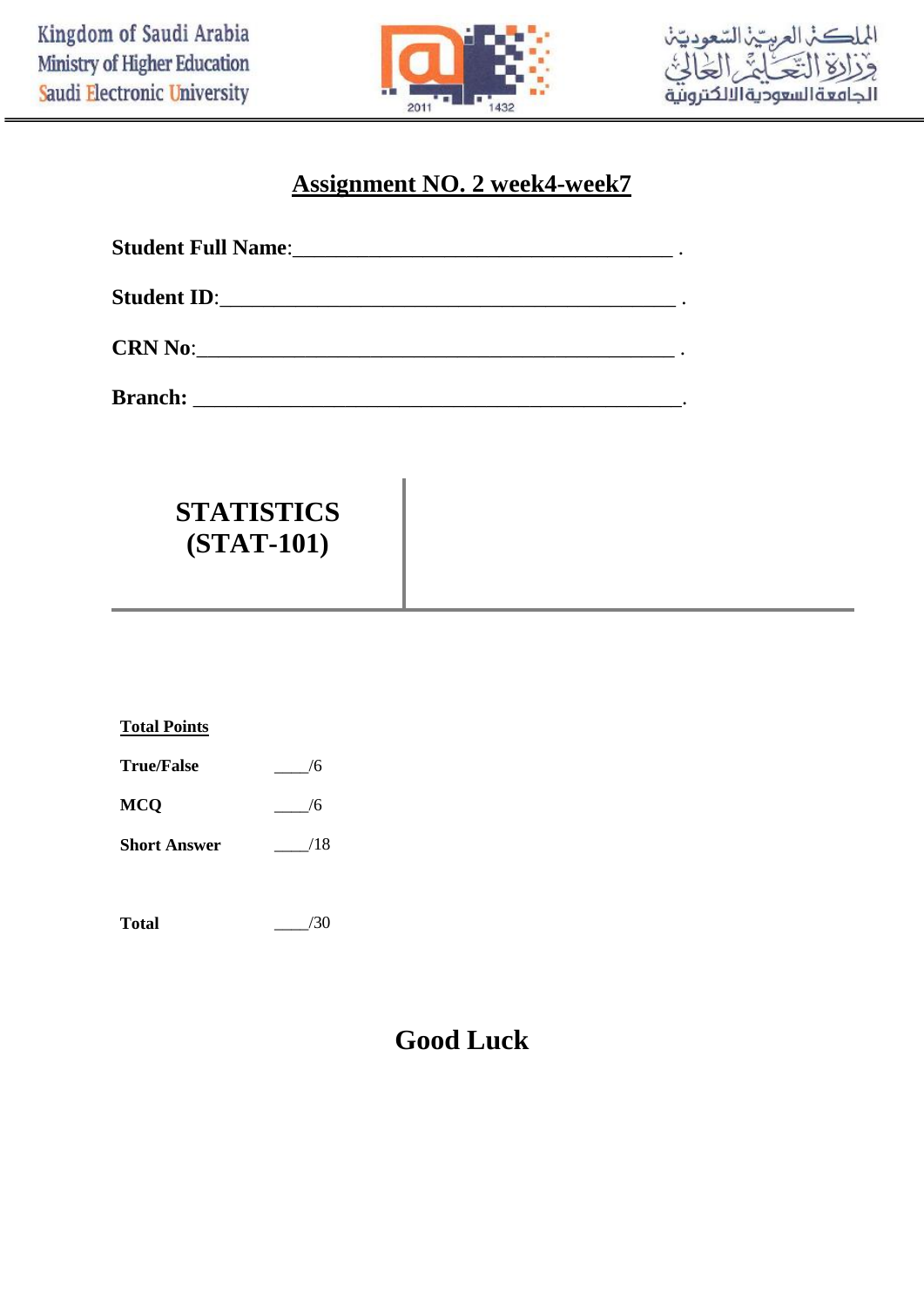Marks- 30

Answer all the Questions on the same question paper*.*

### **Section-I**

*State whether the following statements are True or False. (*6 marks*, 1 Mark Each)*

- 1. The probability of an impossible event is one. (FALSE)
- 2.  $P(B|A) = P(Event A occurs in a first trial and event B occurs in a second$ trial). (FALSE)
- 3. The count of the number of students present in class on a given day is a discrete random variable. (TRUE)
- 4. The distribution of sample  $\bar{x}$  will, as the sample size increases, approach a normal distribution. (TRUE)
- 5. The Student t distribution is different for different sample sizes. (TRUE)
- 6. It is 95% (or 0.95) confidence level for corresponding value of  $\alpha = 0.1$

(FALSE)

### **Section-II**

#### **(Multiple Choice Questions)** *(*6 marks*, 1 Mark Each)*

- 1. In a box, there are 8 red, 7 blue and 6 green balls. One ball is picked up randomly. What is the probability that it is neither red nor green? 1
	- a. 3
	- $\mathbf b$ . 21
	- c. 7 21
	- d.  $\frac{8}{21}$
	-
- 2. Which one of these variables is a continuous random variable?
	- a. The time it takes a randomly selected student to complete an exam
	- b. The number of shareholders of a randomly selected company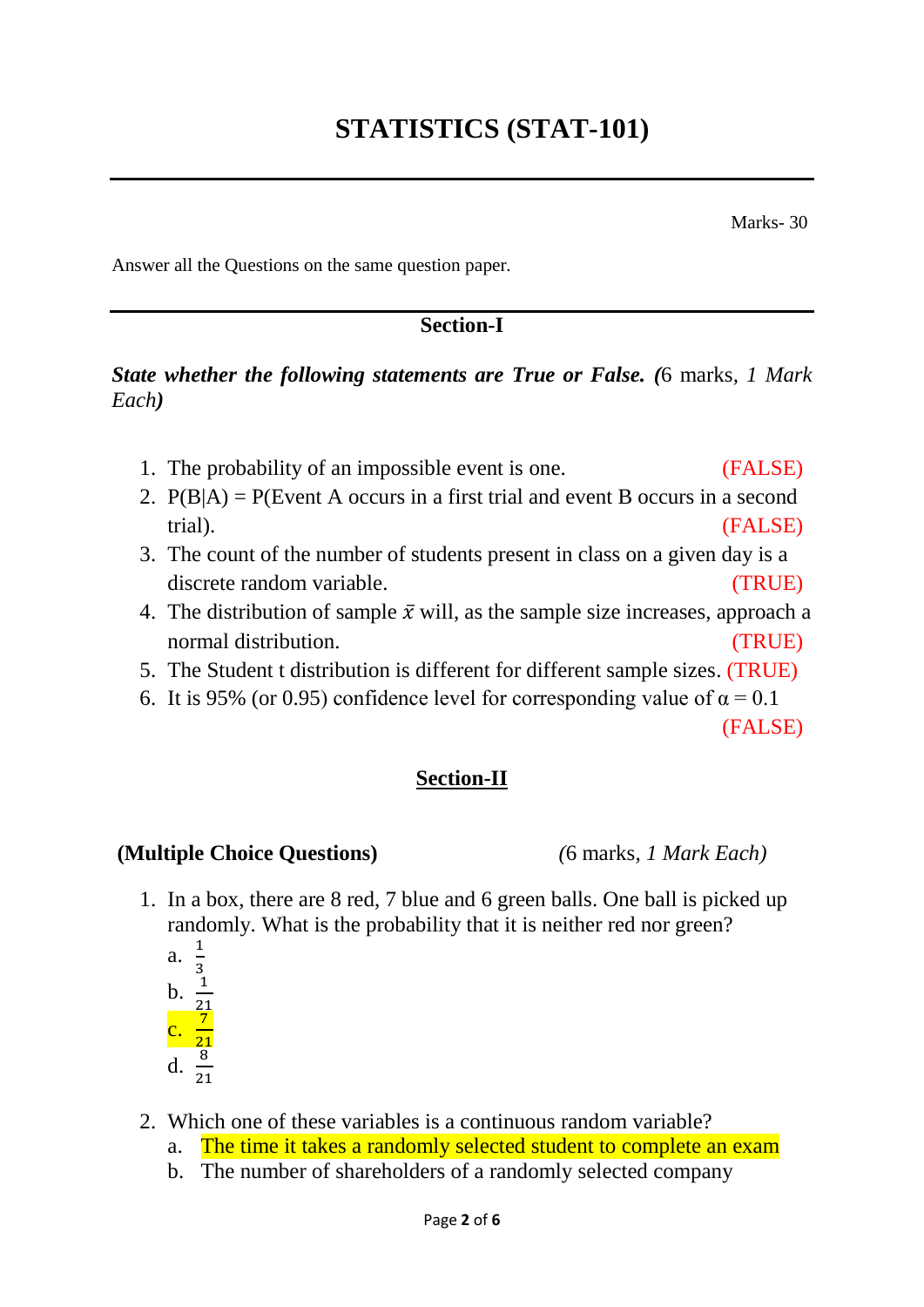- c. The number of women taller than 68 inches in a random sample of 5 women.
- d. The number of correct guesses in a multiple choice test.
- 3. A random variable x follows the Binomial distribution with  $n=4$  and  $p=$  $0.6; P(x=3)=$ 
	- a. 0.013
	- b. 0.24
	- c. 0.3456
	- d. 0.96
- 4. If the z score of normal distribution is 2.5, the mean of the distribution is 45 and the standard deviation of normal distribution is 3 then the value of X for a normal distribution is:
	- a. 97.5
	- b. 47.5 c. 52.5
	- d. 67.5

5. A distribution of data that is the left half of its histogram is roughly a mirror image of its right half called:

- a. Skewed
- b. Symmetric
- c. both a and b
- d. None of the above

6. Express the 95% confidence interval of  $-0.001 < p < 0.559$  in the form  $\hat{p} \pm E$ .

- a.  $0.28 + 0.279$
- b.  $0.279 + 0.5$ c.  $0.279 + 0.28$
- d.  $0.28 + 0.5$

### **Section-II (Multiple Choice Questions)** *(*6 marks*,* 1 Mark Each)

| $\sim$  |  |  |  |
|---------|--|--|--|
| Answers |  |  |  |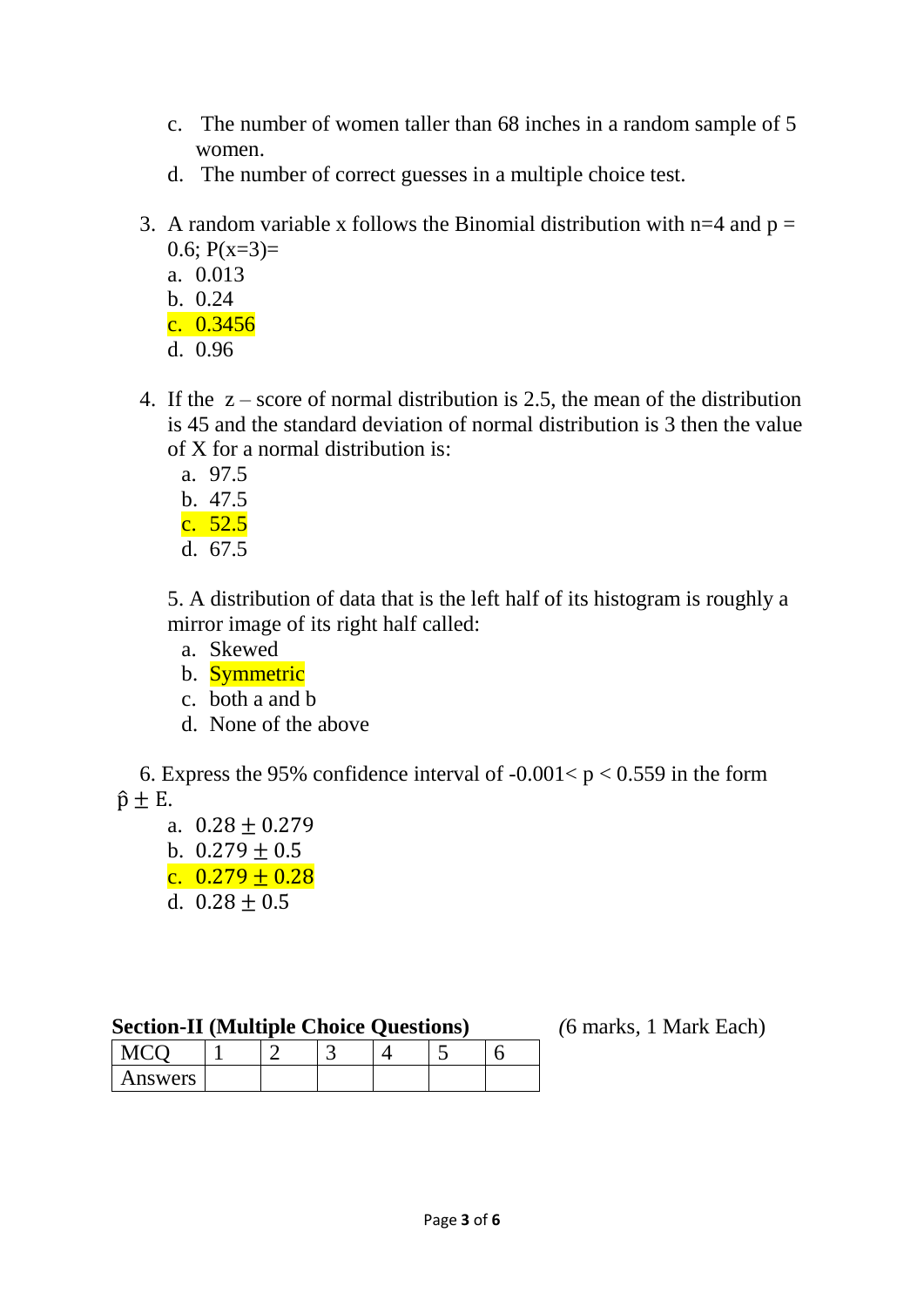## **Section –III**

#### **Answer the following Essay Type Questions (**18 marks*, 3 Mark Each*)

**1.** Consider the following (hypothetical) distribution of gender and major of students in an introductory statistics class:

|        | social  | non-social |       |
|--------|---------|------------|-------|
|        | science | science    | total |
| female | 30      | 20         | 50    |
| male   | 30      | 20         | 50    |
| total  | ഭറ      | 40         | 100   |

- a. Find the probability that a randomly selected student is a social science major.
- b. Find the probability that a randomly selected student is a social science major given that they are female.

#### **Answer:**

a. The total number of students in social science  $= 60$ The total number of students  $= 100$ 

So, The probability that a randomly selected student is a social science major =  $60 / 100 = 0.6$ 

c. The number of female  $= 50$ 

The number of social science **female** students  $= 30$ 

So P(Social science | female) =  $30/50 = 0.6$ .

**2.** The random variable X has the following probability distribution:

|                           |                                                   |                | -   | ັ                       |
|---------------------------|---------------------------------------------------|----------------|-----|-------------------------|
| $\mathbf{r}$<br>$\Lambda$ | $\cap$<br>$\mathsf{U}\bullet\mathsf{L}\mathsf{L}$ | $\sim$<br>v.Ju | ◡.⊥ | $\mathsf{u}.\mathsf{v}$ |

- a. Prove that the given table satisfies the two properties needed for a probability distribution
- b. Find the mean & the Variance.

### Solution:

Sum of the probabilities  $=1$ Each probability is between 0 and 1

So, the table satisfies the two properties needed for a probability distribution

| $\mathbf{v}$<br>$\overline{ }$             |                                                       |            | $\overline{\phantom{0}}$              | ັ                       | Total |
|--------------------------------------------|-------------------------------------------------------|------------|---------------------------------------|-------------------------|-------|
| $\mathbf{D}(\mathbf{v})$<br>$\Lambda$<br>ᅩ | $\bigcap$<br>$\mathsf{U} \cdot \mathsf{L} \mathsf{L}$ | 20<br>u.jo | $\mathbf{v} \cdot \mathbf{r}$         | $\mathsf{u}.\mathsf{v}$ |       |
| x. p(x)                                    | ິ                                                     | 0.38       | $\sqrt{2}$<br>$\mathsf{u}.\mathsf{v}$ | v.,                     | 1.48  |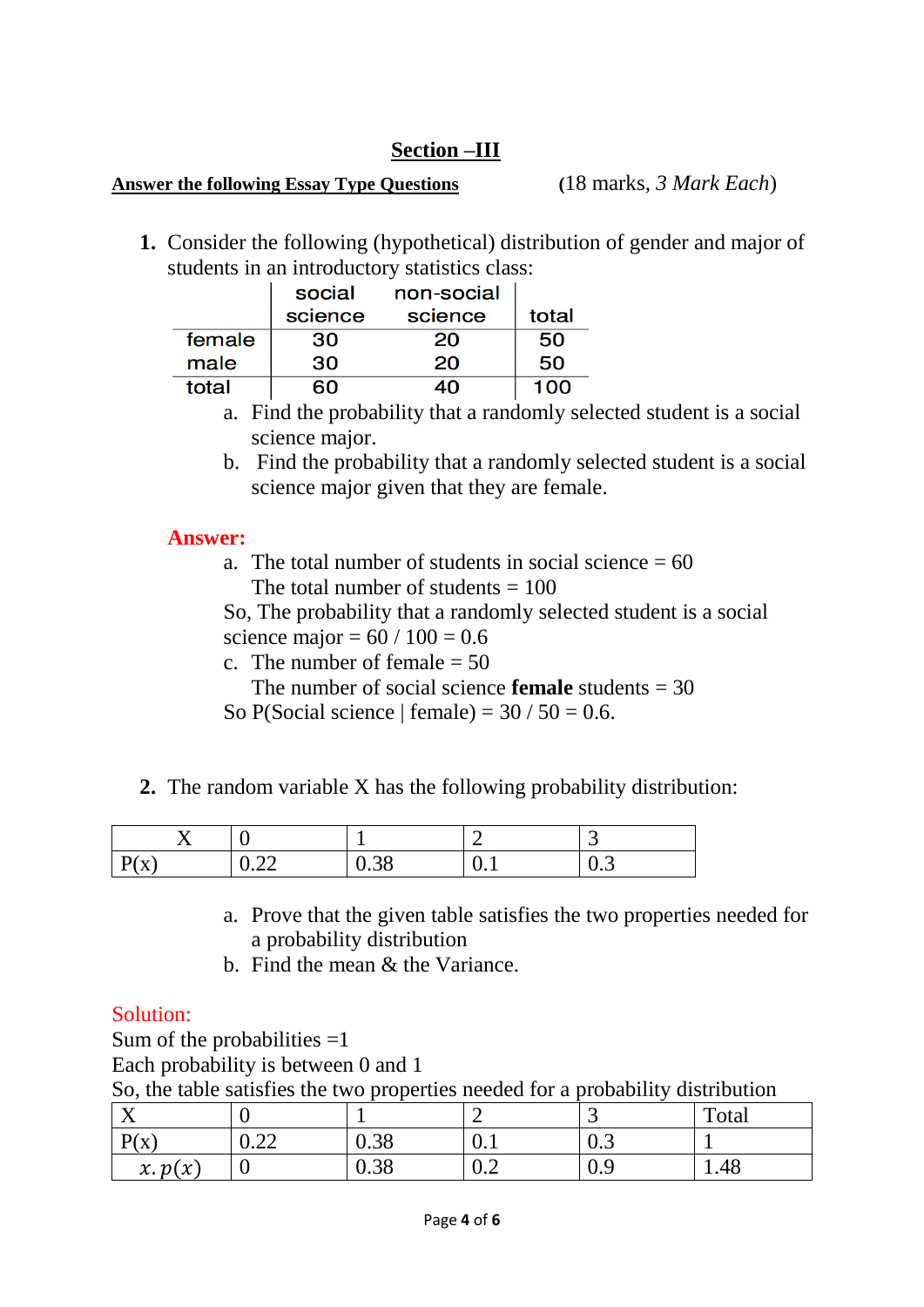| $\sim$<br>$\sim$<br>∼                                              |   |                |     |                         | . .     |
|--------------------------------------------------------------------|---|----------------|-----|-------------------------|---------|
| $\mathcal{N}$ and $\mathcal{N}$<br>$\overline{a}$<br>∼<br>. .<br>∼ | ິ | $\sim$<br>U.JO | V.4 | .  —<br>$\sim$<br>، ، ، | $J.$ TV |

Mean =  $E(x) = \sum x . p(x) = 1.48$ 

Variance =  $V(x) = E(x^2) - {E(x)}^2 = \sum x^2 \cdot p(x) - {1.48}^2 = 3.48 - 2.19 =$ 1.29

**3.** If X is binomially distributed with 6 trials and a probability of success equal to <sup>1</sup>/4 at each attempt. What is the probability of exactly 4 success? Also find the parameter mean, variance, and standard deviation.

**Answer:** Here  $n = 6$ ,  $p = \frac{1}{4} = 0.25$ ,  $x = 4$ ,  $q = 0.75$ Then  $P(x = 4) = 0.03296$ Mean:  $\mu = np = 6 \times 0.25 = 1.50$ Variance:  $\sigma^2 = n p q = 6 \times 0.25 \times 0.75 = 1.125$ Standard Deviation:  $\sigma = \sqrt{1.125} = 1.061$ 

- **4.** Z follows a standard normal distribution. Find
	- a)  $P(Z < 2.37)$ b)  $P(Z > 1.82)$
	- c)  $P(-1.18 < Z < 2.1)$

**Answer:** We use the table.

- a)  $P(z < 2.37) = .9911$
- b)  $P(z > 1.82) = 1 P(z < 1.82)$  $P(z < 1.82) = .9656$  $P(z > 1.82) = 1 - .9656 = .0344$

c)reading the table gives  $P(z < 2.10) = .9821$ . And  $P(z < -1.18) = 0.1190$  Hence  $P(-1.18 < z < 2.1) = P(z < 2.1) - P(z < -1.18)$  $= .9821 - .1190 = .8631$ 

**5.** There are 250 dogs at a dog show who weigh an average of 12 pounds, with a standard deviation of 8 pounds. If 4 dogs are chosen at random, what is the probability they have an average weight of greater than 8 pounds and less than 25 pounds?